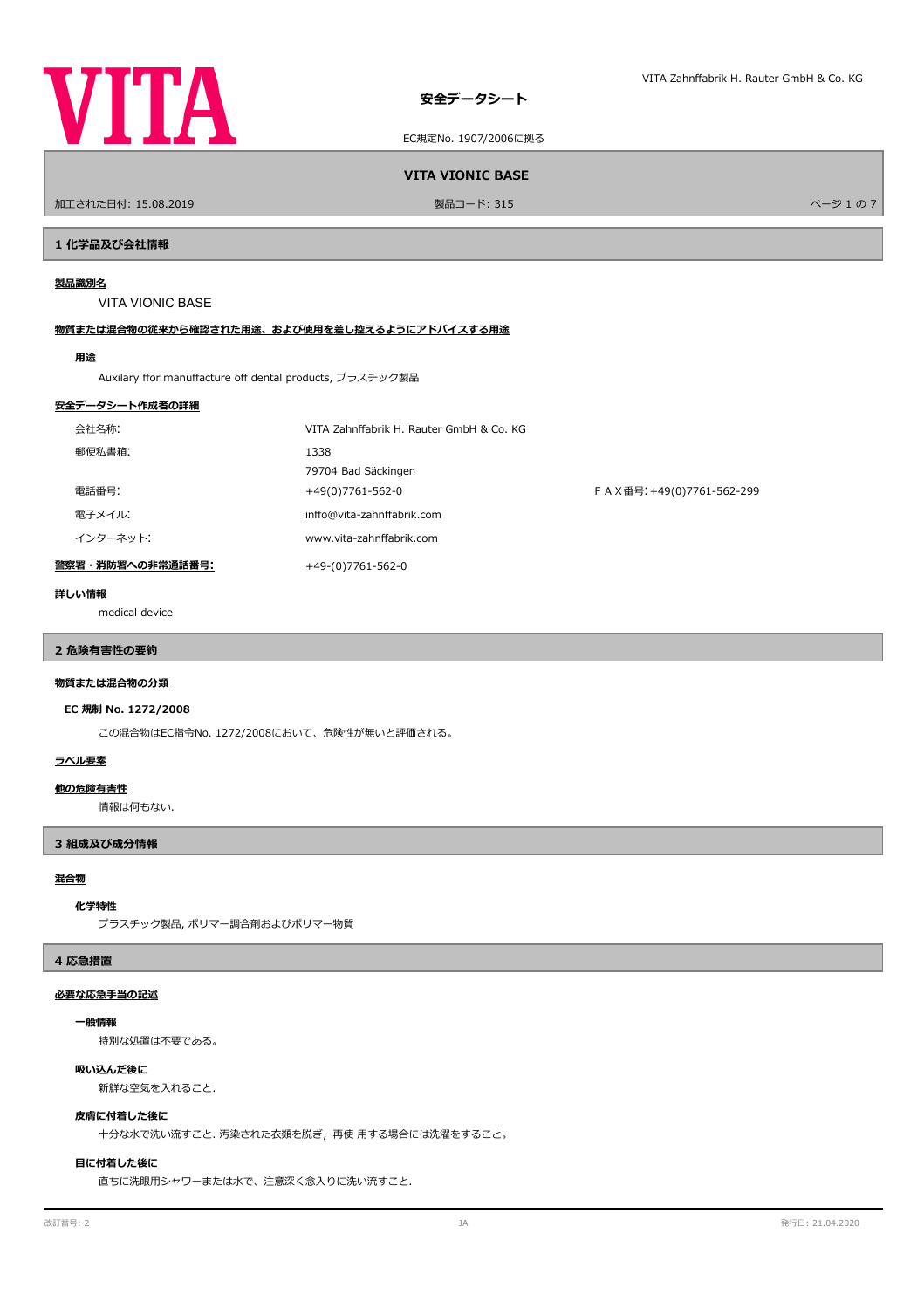# **VITA**

EC規定No. 1907/2006に拠る

#### **VITA VIONIC BASE**

ールエされた日付: 15.08.2019 しかい こうしょう おおとこ かんきょう かんきょう 製品コード: 315 しかい こうしょう アイ・エンジェクト アイ・シュ の 7 しかい スページ 2 の 7

#### **葛下後**

直ちに口をすすぎ、たくさんの水を飲むこと.

# **最も重要な症状および作用、急性および後発性**

情報は何もない.

#### **緊急治療および特別処置が必要な兆候**

症状に応じて処置すること。

#### **5 火災時の措置**

#### **消火剤**

#### **適切な消火剤**

消火対策を、周辺地域に適合するよう調整すること.

#### **物質または混合物特有の危険有害性**

発火性ではない 。

#### **消防士のための事前注意事項**

火災の場合: 自給式呼吸器具を着用すること。

#### **6 漏出時の措置**

#### **人体に対する予防措置、保護具および緊急時措置**

粉塵の発生を防ぐこと. 粉塵の吸入を避けること。

#### **環境に対する予防措置**

特別な環境保護措置は必要ではない. 汚染された物や場所は、環境規定に従って、念入りに浄化すること.

#### **封じ込めおよび浄化方法と機材**

機械で拾い上げること. その受け入れた物質は、廃棄物処理の章に従って、取り扱うこと.

#### **他のセクションを参照**

安全取扱い: 参照箇所 節 7

個人用保護具: 参照箇所 節 8

廃棄物処理: 参照箇所 節 13

#### **7 取扱い及び保管上の注意**

#### **安全な取扱のための予防措置**

#### **安全取り扱い注意事項**

特別な予防措置は必要ではない.

特別な防火対策は、必要ではない. **火災および爆発防護に関するアドバイス**

#### **配合禁忌等、安全な保管条件**

**倉庫と容器の需要**

容器は、密閉した状態を保つこと.

#### **共同貯蔵に関する注意事項**

特別な予防措置は必要ではない.

#### **8 ばく露防止及び保護措置**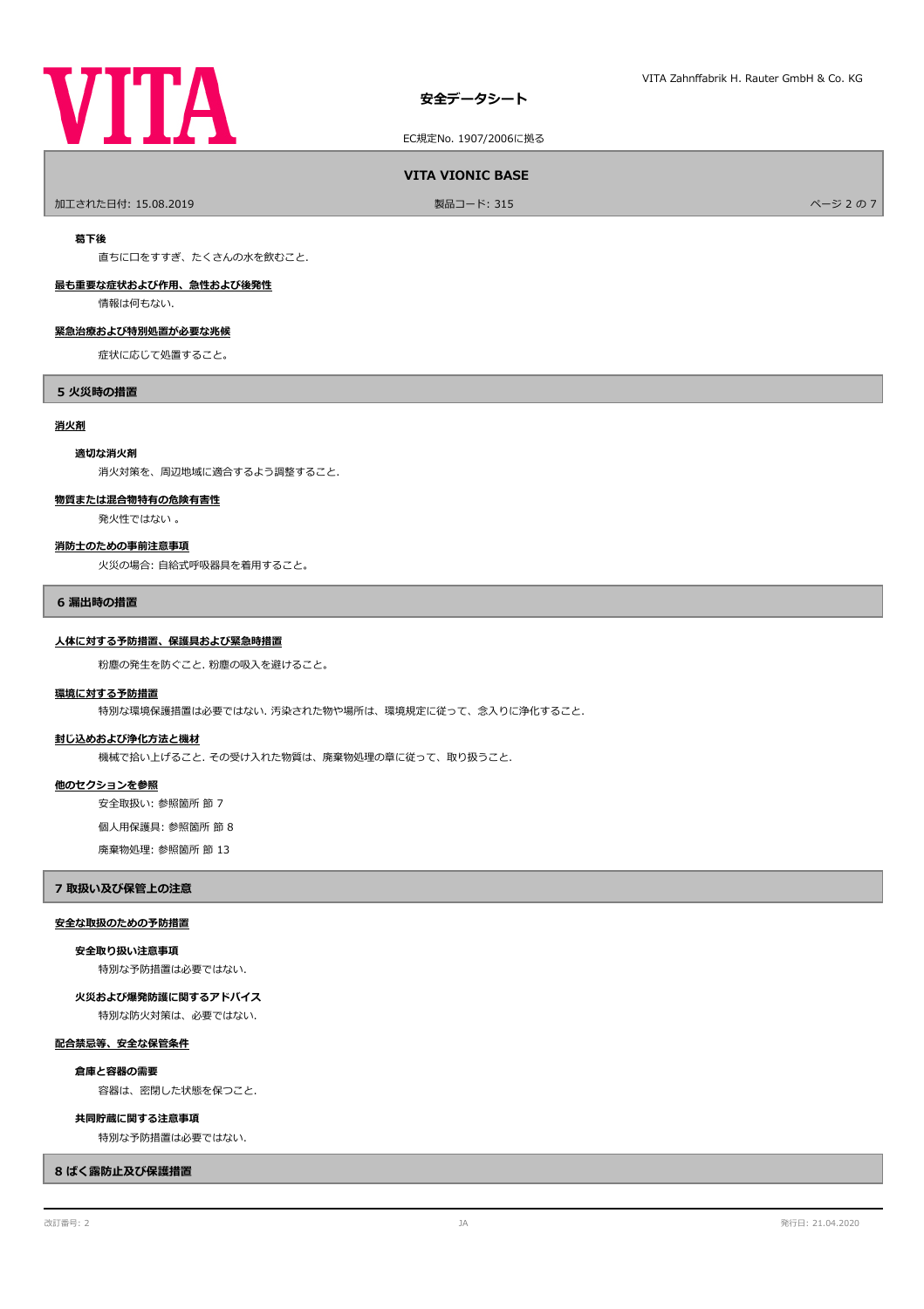

EC規定No. 1907/2006に拠る

**VITA VIONIC BASE**

ールエされた日付: 15.08.2019 しかい インタン アンディアン かんこう かんこう 製品コード: 315 しかい アンディアン アンディアン アンディアン パージ 3 の 7 しかい パージ 3 の 7

# **管理パラメーター**

#### **曝露防止**

#### **保護・衛生対策**

汚染された衣類を脱ぐこと。 休憩の前又は作業終了後には手を洗うこと。 職場では、飲食、喫煙、鼻をかむ

ことはしないこと.

#### **眼/顔面用の保護具**

保護眼鏡/保護面を着用すること. 特別な処置は不要である。

#### **手の保護具**

化学物質を取り扱う際には、4桁の検査番号を含むCE表示のついた化学物質用保護手袋に限り、着用しなけれ ばならない. 化学物質用保護手袋は、職場で扱う危険物質の濃度や量に応じて、適したものを選ばなければな らない. 前述した保護手袋を特別な用途に使用する場合、手袋の製造者に、化学物質耐性について確認するこ とが望ましい. 特別な処置は不要である。

#### **皮膚の保護**

防護衣の使用。

#### **呼吸器の保護**

高濃度の箇所では、十分な換気と局所排気を行うこと。 粉塵の吸入を避けること。

### **9 物理的及び化学的性質**

| 基礎物理および化学特性の情報        |                 |  |  |  |
|-----------------------|-----------------|--|--|--|
| 物質の状態:                | 固体              |  |  |  |
| 色:                    |                 |  |  |  |
| 臭い:                   | 無臭の             |  |  |  |
| pH値:                  | 確定されていない        |  |  |  |
| 状態の変化                 |                 |  |  |  |
| 融点:                   | 確定されていない        |  |  |  |
| 沸点, 初留点及び沸騰範囲:        | nicht anwendbar |  |  |  |
| 引火点:                  | $\overline{?}$  |  |  |  |
| 引火性                   |                 |  |  |  |
| 固体:                   | 確定されていない        |  |  |  |
| ガス:                   | 非該当             |  |  |  |
| 爆発特性                  |                 |  |  |  |
| その製品は、(で)ない:爆発の危険がある。 |                 |  |  |  |
| 爆発下限:                 | 確定されていない        |  |  |  |
| 爆発上限:                 | 確定されていない        |  |  |  |
| 自然発火温度                |                 |  |  |  |
| 固体:                   | 確定されていない        |  |  |  |
| ガス:                   | 非該当             |  |  |  |
| 分解温度:                 | 確定されていない        |  |  |  |
| 酸化特性                  |                 |  |  |  |
| 燃焼を促進しない。             |                 |  |  |  |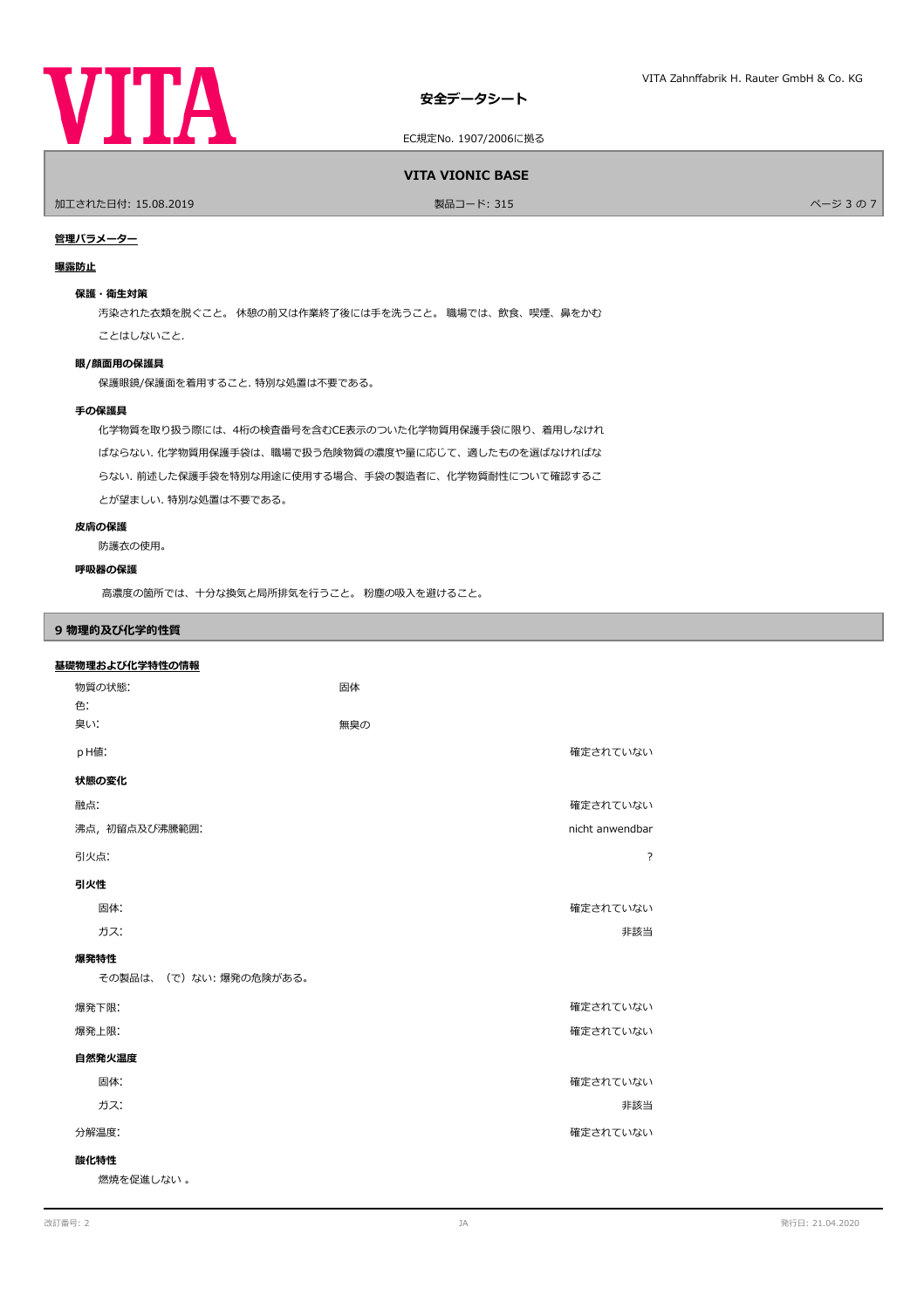

EC規定No. 1907/2006に拠る

| <b>VITA VIONIC BASE</b> |                |        |  |  |  |  |
|-------------------------|----------------|--------|--|--|--|--|
| 加工された日付: 15.08.2019     | 製品コード: 315     | ページ4の7 |  |  |  |  |
| 蒸気圧:<br>(で 50 °C)       | 確定されていない       |        |  |  |  |  |
| 密度:                     | nicht bestimmt |        |  |  |  |  |
| 水溶性:                    | いいえ            |        |  |  |  |  |
| 溶媒に対する溶解性<br>確定されていない   |                |        |  |  |  |  |
| 水分配係数:                  | 確定されていない       |        |  |  |  |  |
| 蒸気密度:                   | 確定されていない       |        |  |  |  |  |
| 蒸発速度:                   | 確定されていない       |        |  |  |  |  |
| その他の情報                  |                |        |  |  |  |  |
| 固形分濃度:                  | 100,0 %        |        |  |  |  |  |

#### **10 安定性及び反応性**

#### **反応性**

規定に従って取扱い及び貯蔵される場合、有害反応はない。

### **化学的安定性**

本製品を通常の常温で保管すると安定である。

#### **危険有害反応性の可能性**

知られた有害反応はない。

#### **避けるべき条件**

(一つも、何も、誰も)ない/(一つも、何も、誰も)ない

#### **不適合物質**

情報は何もない.

#### **危険有害性のある分解生成物**

既に知られた有害分解製品はない。

#### **11 有害性情報**

#### **毒性情報**

#### **急性毒性**

入手可能なデータによれば、分類基準が満たされていない。

#### **刺激性及び腐食性**

入手可能なデータによれば、分類基準が満たされていない。

#### **感作性影響**

入手可能なデータによれば、分類基準が満たされていない。

# **生殖における発ガン性/変異原性/有毒性の影響**

入手可能なデータによれば、分類基準が満たされていない。

#### **特定標的臓器毒性(単回暴露)**

入手可能なデータによれば、分類基準が満たされていない。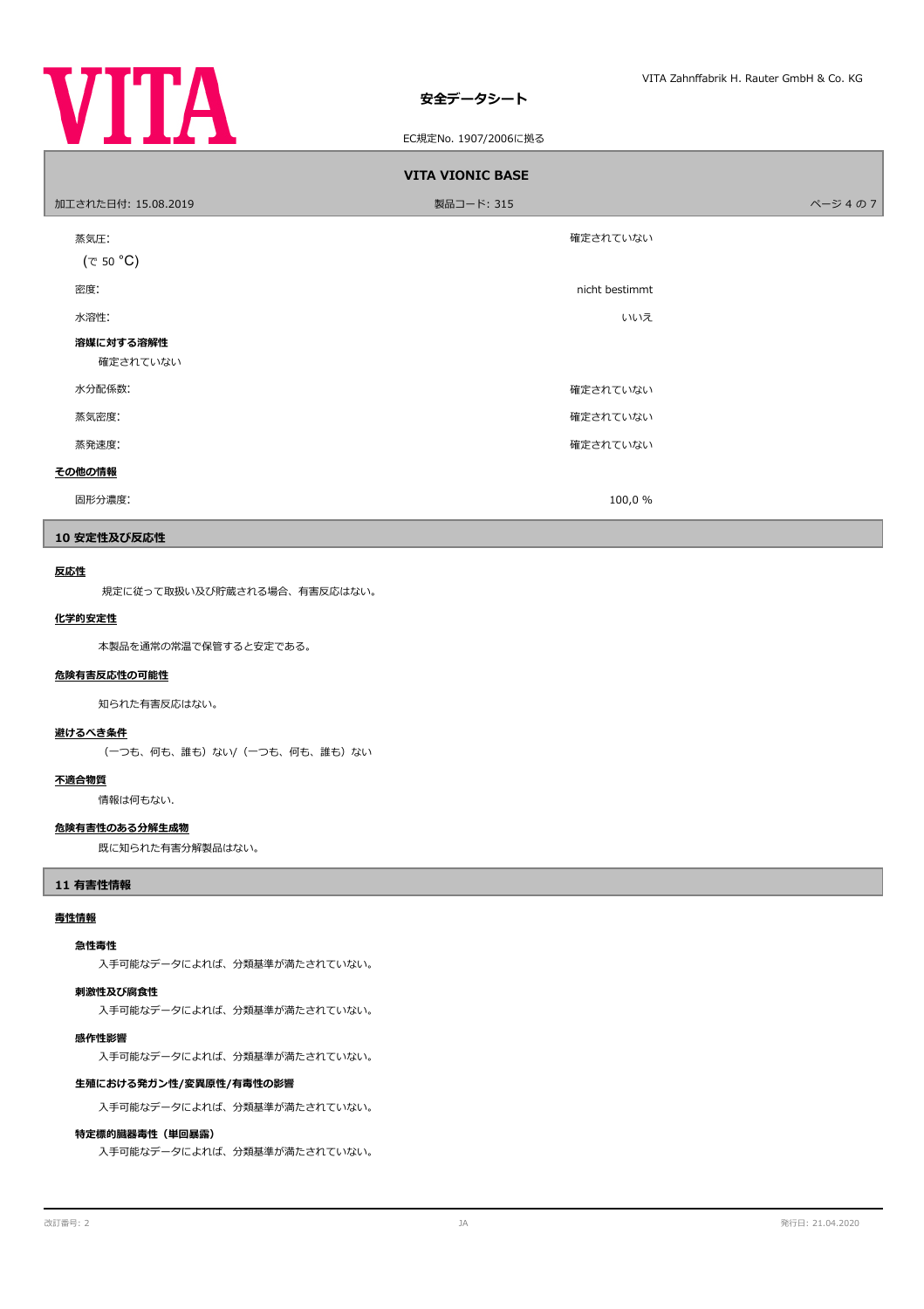# **VITA**

# **安全データシート**

EC規定No. 1907/2006に拠る

#### **VITA VIONIC BASE**

ールエされた日付: 15.08.2019 しかい こうしょう おおとこ かんきょう かんきょう 製品コード: 315 しかい こうしょう アイエンジェクト しゅうしょう ページ 5 の 7

#### **特定標的臓器毒性(反復暴露)**

入手可能なデータによれば、分類基準が満たされていない。

#### **吸引性呼吸器有害性**

入手可能なデータによれば、分類基準が満たされていない。

#### **テストに関するその他のインフォーメーション**

この混合物はEC指令No 1272/2008 [CLP]において、危険性が無いと評価される.

#### **12 環境影響情報**

#### **毒性**

その製品は、(で)ない: 生態毒性。

# **残留性と分解性**

その製品は、検査されなかった.

#### **生物蓄積性**

その製品は、検査されなかった.

#### **土壌中の移動度**

その製品は、検査されなかった.

#### **他の有害影響**

情報は何もない.

#### **詳しい情報**

環境への放出を避けること。

#### **13 廃棄上の注意**

#### **廃棄物処理方法**

#### **廃棄の勧告**

廃棄物は該当法規に従って廃棄すること。 EAK/AVVによる廃棄物コード及び廃棄物名称

#### **汚染した包装**

十分な水で洗い流すこと. 完全に中身が空の包装容器は、再生利用に引き渡すことができる. EAK/AVVによ

る廃棄物コード及び廃棄物名称

#### **14 輸送上の注意**

| 海上輸送 (IMDG)           |                                                           |  |  |  |
|-----------------------|-----------------------------------------------------------|--|--|--|
| UN番号:                 | No dangerous good in sense off this transport regulation  |  |  |  |
| 正式の国連輸送名:             | No dangerous good in sense off this transport regulation. |  |  |  |
| 輸送における危険有害性クラス:       | No dangerous good in sense off this transport regulation. |  |  |  |
| 包装等級(PG):             | No dangerous good in sense off this transport regulation. |  |  |  |
| 空輸 (ICAO-TI/IATA-DGR) |                                                           |  |  |  |
| UN番号:                 | No dangerous good in sense off this transport regulation  |  |  |  |
| 正式の国連輸送名:             | No dangerous good in sense off this transport regulation. |  |  |  |
| 輸送における危険有害性クラス:       | No dangerous good in sense off this transport regulation. |  |  |  |
| 包装等級(PG):             | No dangerous good in sense off this transport regulation. |  |  |  |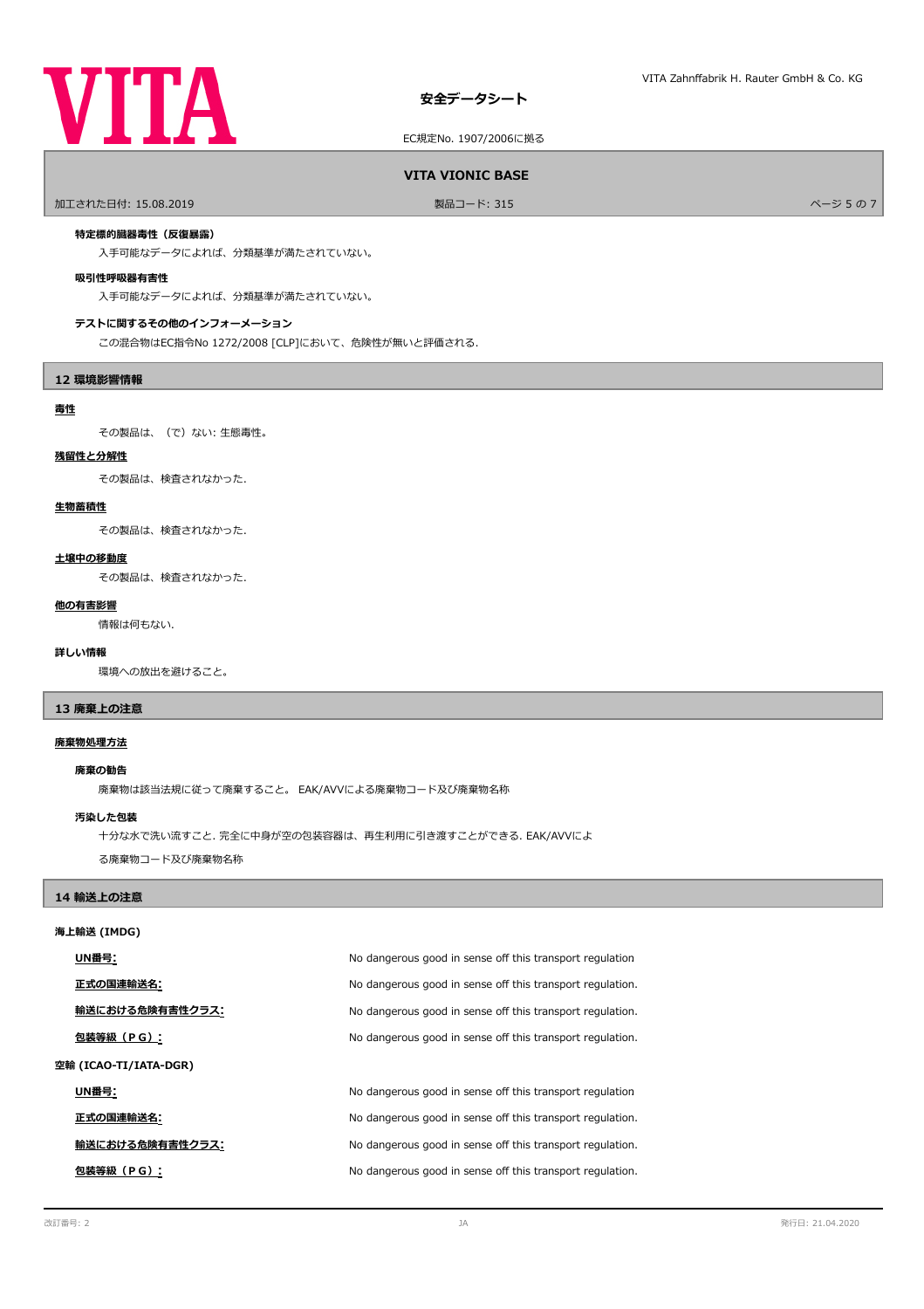

EC規定No. 1907/2006に拠る

# **VITA VIONIC BASE**

ールエされた日付: 15.08.2019 しかい こうしょう おおとこ かんきょう かんきょう 製品コード: 315 しかい こうしょう アイ・エンジェクト アイ・ジ 6 の 7 の 7

#### **環境危険有害性**

環境に有害である: いいえ

#### **使用者のための特別な予防措置**

情報は何もない.

#### **MARPOL 73/78 の付属文書 II および IBC Code に準拠するバルク輸送**

非該当

# **15 適用法令**

#### **物質または混合物に固有の安全、健康および環境に関する規則/法律**

#### **国内規定情報**

水に与える有害性等級 (ドイツ): キャング キャン・キャン - 水を汚染しない

#### **16 その他の情報**

#### **略称と頭字語の説明**

ADR: Accord européen sur le transport des marchandises dangereuses par Route

(European Agreement concerning the International Carriage of Dangerous Goods by Road)

IMDG: International Maritime Code ffor Dangerous Goods

IATA: International Air Transport Association

GHS: Globally Harmonized System off Classiffcation and Labelling off Chemicals

EINECS: European Inventory of Existing Commercial Chemical Substances

ELINCS: European List off Notiffed Chemical Substances

CAS: Chemical Abstracts Service

LC50: Lethal concentration, 50%

LD50: Lethal dose, 50%

CLP: Classifcation, labelling and Packaging

REACH: Registration, Evaluation and Authorization off Chemicals

GHS: Globally Harmonised System off Classiffcation Labelling and Packaging off Chemicals

UN: United Nations

DNEL: Derived No Efect Level

DMEL: Derived Minimal Efect Level

PNEC: Predicted No Efect Concentration

ATE: Acute toxicity estimate

LL50: Lethal loading, 50%

EL50: Efect loading, 50%

EC50: Efective Concentration 50%

ErC50: Efective Concentration 50%, growth rate

NOEC: No Observed Efect Concentration

BCF: Bio-concentration factor

PBT: persistent, bioaccumulative, toxic

vPvB: very persistent, very bioaccumulative

RID: Regulations concerning the international carriage off dangerous goods by rail